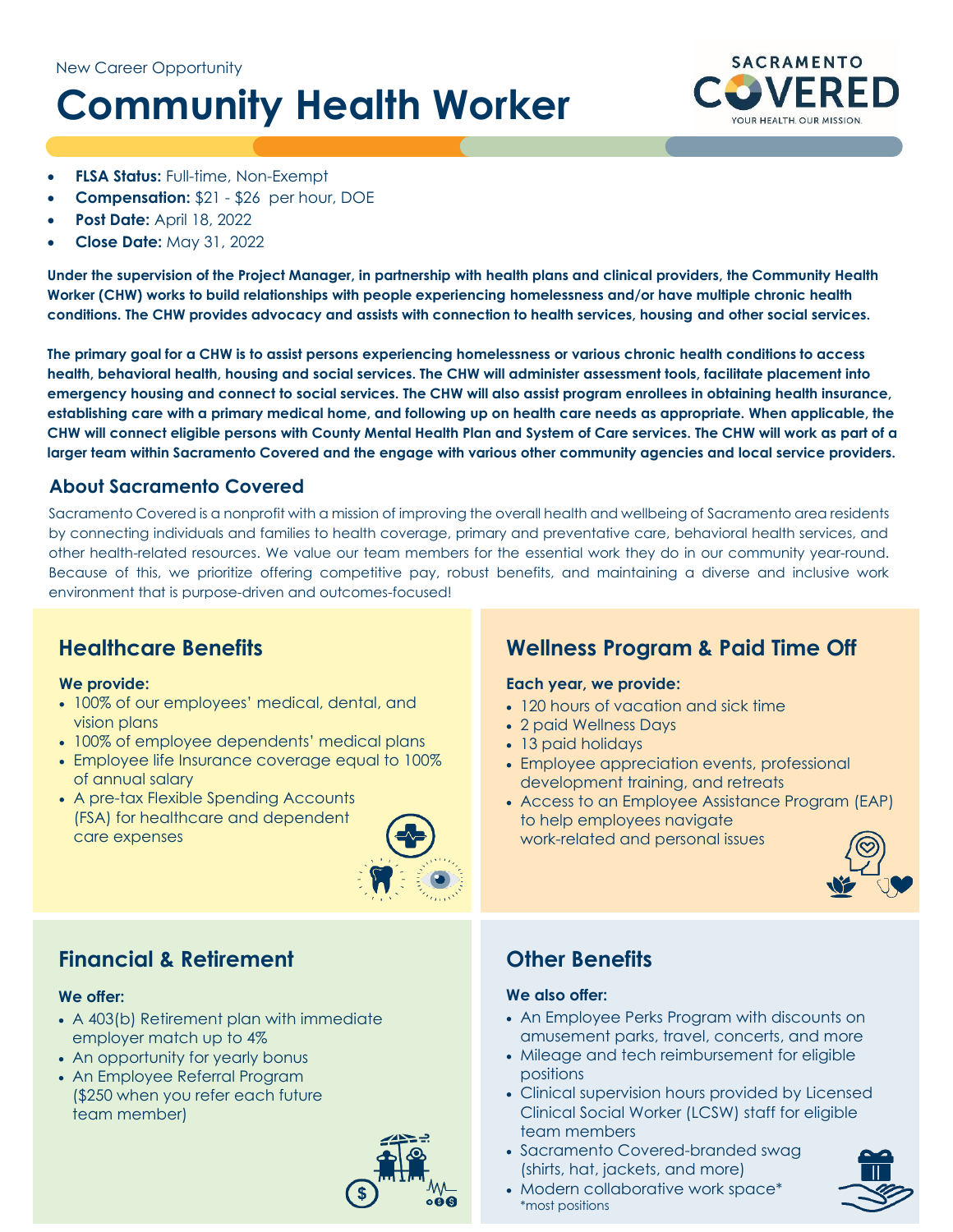## **Job Duties**

- Provide support, empowerment, mentorship, education for patients with health challenges, including substance use and mental health issues.
- Perform telephonic and in-person outreach to lists of Medi-Cal beneficiaries identified due to high utilization of emergency medical care, homelessness status, and/or various chronic conditions.
- Work collaboratively with identified agency partners to conduct outreach in the community, focusing on those who are most vulnerable.
- Assist in obtaining health coverage insurance and housing readiness documentation such as ID, social security card and income verification including coordination of transportation to appointments as necessary.
- Work in various environments, including shelters, street outreach, home visits, homeless encampments and community clinics.
- Assist clients in connecting to appropriate housing services and support.
- Maintains clients' confidentiality and strict adherence to confidentiality requirements.
- Work with internal and external navigators from other agencies to ensure coordinated outreach approach.
- Establish and maintain positive, productive working relationships with mental health programs, shelter programs, police (and other local officials), and providers of community services.
- Work with team of Health Navigators to confirm health coverage and ensure comprehensive health services, nutrition programs and other community resources.
- Attend team meetings, case conferences, training workshops and community meetings as needed.
- Maintain complete client records, daily activity logs, mileage logs, and other reports as directed.
- Regular attendance.
- Other duties as assigned.

## **Requirements**

- **Educational Attainment:** High School diploma or GED required. Bachelor's or Master's Degree in social work or other related field preferred. Certified Drug & Alcohol Counselor (CDAC) preferred. Certification in Behavioral Health preferable.
- **Employment Experience:** Experience working with unsheltered individuals experiencing complex health issues is desirable. Experience as a health navigator, peer support worker, outreach worker or promotora is desirable. Substance Use Disorder (SUD) experience preferred.
- **All newly hired employees are required to be fully vaccinated against COVID-19 prior to the first day of employment.**
- **Must have reliable transportation prior to the first day of employment.**

## **Qualifications, Knowledge, Abilities**

- Awareness of socio-cultural characteristics of population served by Sacramento Covered.
- Cultural awareness and competency skills.
- Comfortable working with diverse populations including LGBT, individuals experiencing homelessness, and individuals struggling with mental illness and or addiction.
- Exceptional ability to connect and engage with people
- Excellent verbal and written communication skills with ability to read, write, speak and understand English clearly.
- Detail oriented, organized and possess time management skills
- Must be able to work flexible hours (morning, afternoon and or evening shifts including weekends as needed).